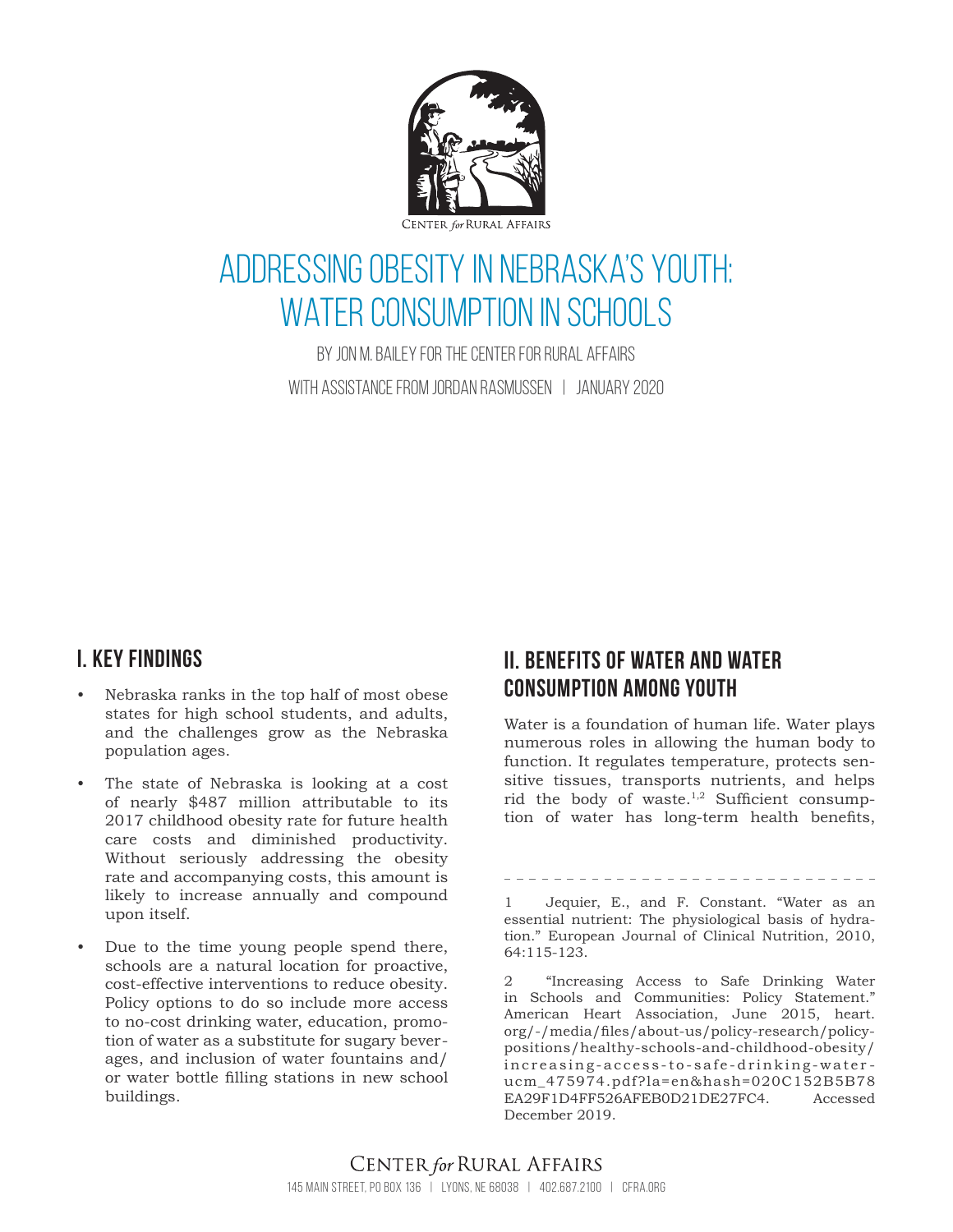including reduced dental decay and cavities.3,4 Increasing consumption of water, particularly as a substitute for sugary drinks, leads to lower calorie intake, improved overall health, and a lower risk for obesity.<sup>5,6,7</sup>

Adequate water consumption also positively affects cognition.8 The effects of adequate water consumption are particularly acute for children, as it has been demonstrated to improve children's classroom focus and academic performance.<sup>9,10</sup> It has also been shown that adolescents who drink less water tended to drink less milk, eat less fruits and vegetables, drink more sugar-sweetened beverages, eat more fast food, and get less physical activity, all contributing to less healthy lifestyles.<sup>11</sup>

While the accepted amount of adequate water consumption for children is a function of many

3 Ibid.

4 Patel, A.I., and K.E. Hampton. "Encouraging Consumption of Water in School and Child Care Settings: Access, Challenges, and Strategies for Improvement." American Journal of Public Health, 2011, 101(8): 1370-1379.

5 Popkin, B.M., et al. "Water Hydration and Health." Nutrition Reviews, 2010, 68.8: 439-458.

6 Muckelbauer, R., et al. "Promotion and Provision of Drinking Water in Schools for Overweight Prevention: Randomized Controlled Cluster Trial." Pediatrics, 2009, 123.4: e661-e667.

7 Zheng, M., et al. "Substitution of Sugarsweetened Beverages with Other Beverage Alternatives: A Review of Long-term Health Outcomes." Journal of the Academy of Nutrition and Dietetics, 2015, 115(5):767-79, doi: 10.1016/j. jand.2015.01.006.

8 Masento, N.A., et al. "Effects of Hydration Status on Cognitive Performance and Mood." British Journal of Nutrition, 2014, 111(10):1841-52, doi: 10.1017/ S0007114513004455.

9 Ibid.

10 Booth, P., et al. "Water Supplementation ImprovesVisual Attention and Fine Motor Skills in School-children." Education and Health, 2012, 30:75-79.

11 Park, S., et al. "Factors Associated with Low Water Intake Among U.S. High School Students – National Youth Physical Activity and Nutrition Study." Journal of the Academy of Nutrition and Dietetics, 2012, 112:1421-1427.

factors (e.g., body size, age, gender, physical activity level, exposure to heat, and stress) and is evolving, it is clear that most children and adolescents do not consume enough water.<sup>12,13</sup> From 2005 to 2010, U.S. youth drank an average of 15 ounces of water daily from a variety of beverages and foods.14

The Institute of Medicine of the National Academies recently released the following Daily Beverage and Drinking Water Requirements based on age and gender. See Table 1 on page 3.15

Less than one-third of children and adolescents meet or exceed these recommendations, and onefourth of adolescents drink less than one serving of water per day.16,17,18 Table 1 demonstrates this finding based on the average consumption of 15 ounces of water daily. As the data shows, the youngest U.S. children (ages 4 to 8) consume just over a quarter of the daily recommended amount of water. The amount of water consumed declines as children age.

12 "Dietary Reference Intakes: Water, Potassium, Sodium, Chloride, and Sulfate." National Academies of Sciences, Engineering, and Medicine, Food and Nutrition Board, February 2004, nationalacademies. org/hmd/Reports/2004/Dietary-Reference-Intakes-Water-Potassium-Sodium-Chloride-and-Sulfate.aspx. Accessed November 2019.

13 Drewnowski, A., et al. "Water and Beverage Consumption Among Children 4-13 Years in the United States: Analysis of 2005-2010 NHANES Data." Nutrition Journal, 2013, 12(1):85.

14 Ibid.

15 "Recommended Daily Allowance and Adequate Intake Values: Total Water and Macronutrients." Institute of Medicine of the National Academies, Dietary Reference Intakes (DRIs) Tables, 2004.

16 Kenney, E.L., et al. "Prevalence of Inadequate Hydration Among U.S. Children and Disparities by Gender and Race/Ethnicity." National Health and Nutrition Examination Survey, 2009–2012, American Journal of Public Health, 2015, 105(8): e113-8, doi: 10.2105/AJPH.2015.302572.

17 "Beverage Consumption Among High School Students – United States." Centers for Disease Control and Prevention, 2010.

18 "MMWR Morbidity Weekly Report." Centers for Disease Control and Prevention, 2013, 60(23):778- 780.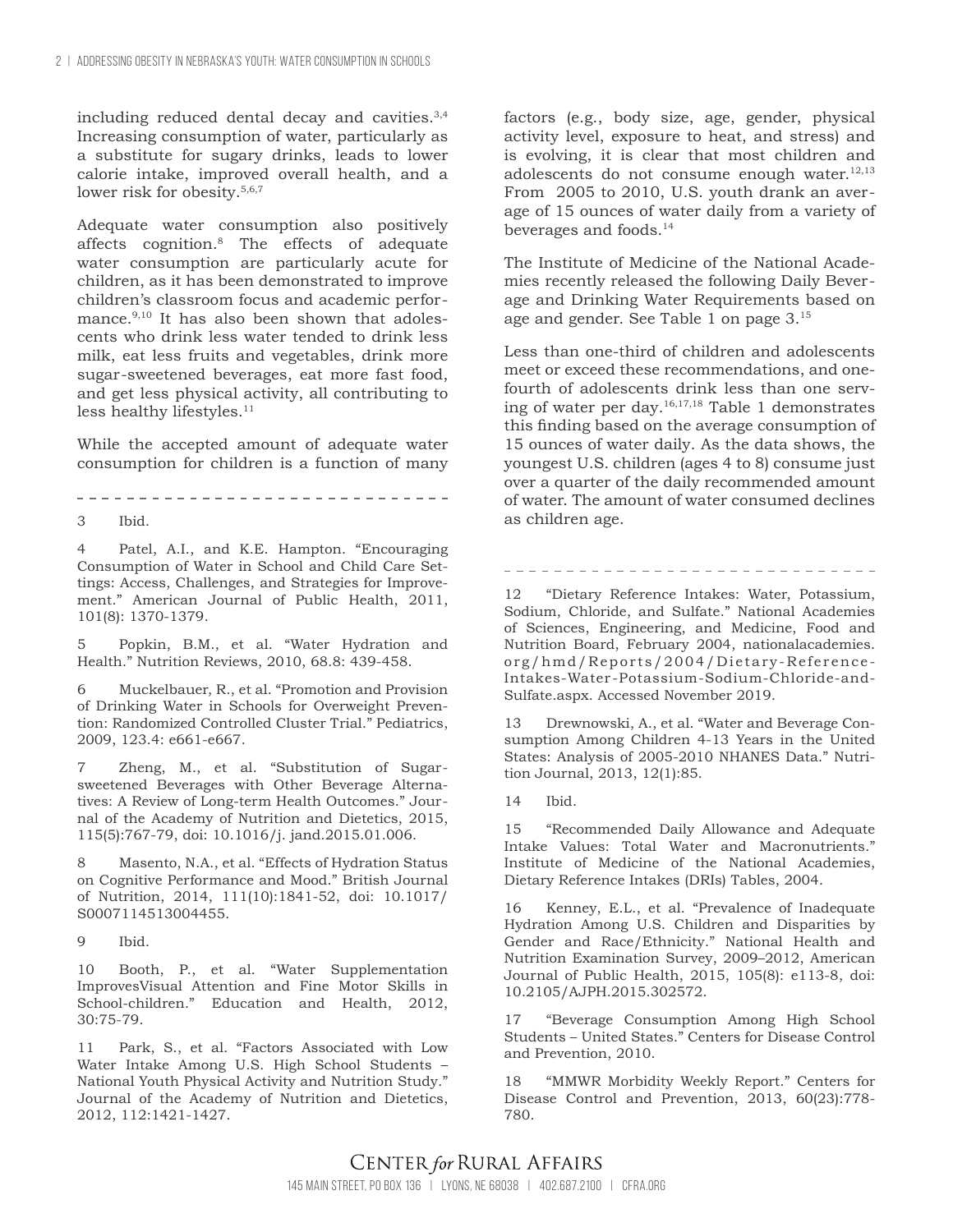| Age range    | Gender         | Total water requirements<br>(cups per day, converted to<br>ounces-8 fluid ounces per cup) | Percent of daily water<br>requirement consumed by<br>average U.S. youth (based on<br>15 ounces consumed daily) |
|--------------|----------------|-------------------------------------------------------------------------------------------|----------------------------------------------------------------------------------------------------------------|
| 4 to 8 years | Girls and boys | 5/                                                                                        | 26.8                                                                                                           |

# **Table 1: Daily beverage and drinking water requirements based on age and gender**

### **Table 2: Percentage of obese Nebraskans by age, compared to national rankings, 2017**

9 to 13 years Girls 71 20.8

| Age                  | <b>Percent of</b><br>Nebraska's<br>population<br>considered<br>obese | Nebraska's<br>national<br>obesity<br>ranking<br>(with 1 being<br>most obese) | Most obese state                  | Least obese state |
|----------------------|----------------------------------------------------------------------|------------------------------------------------------------------------------|-----------------------------------|-------------------|
| Children 10 to 17    | 12.5%                                                                | 40                                                                           | Mississippi, 25.4%                | Utah, 8.7%        |
| High school students | 14.6%                                                                | 18                                                                           | Arkansas, 21.7%                   | Colorado, 9.5%    |
| Adults               | 34.1%                                                                | 15                                                                           | Mississippi, West Virginia, 39.5% | Colorado, 22.6%   |

Boys 81 18.8

If U.S. youth are drinking an average of 15 ounces of water daily, then U.S. children and adolescents are severely lacking in water consumption. For our children's health and cognition, we need to do a better job of providing them safe and healthy water options.

# **III. Obesity in Nebraska**

Since obesity and the health-related issues that come from it are symptoms of less than adequate water consumption, the data above suggests Nebraska has significant challenges related to water consumption.

In 2018, Nebraska was in the top half of most obese states for older age groups. Of the state's children ages 10 to 17, 12.9 percent were obese. The percentage of obese Nebraskans more than doubled in adulthood, with 34.1 percent of the population categorized as obese, as defined by a body mass index of more than 30 percent.<sup>19</sup> See Table 2.20

The increase in Nebraska's obesity levels from childhood into adulthood is further evidenced by the rise in obesity rates among the state's high school students over time. In 2003, 10.4 percent of Nebraska's high school students were obese. As of 2017, this rate grew by 4.2 percentage points to 14.6 percent, as observed in Graph 1. Yet, during this same time there was an 8.9 percent increase in the number of obese adults in Nebraska, from 23.9 percent in 2003

-------------------------

20 "Childhood Obesity." Robert Wood Johnson Foundation, 2019, rwjf.org/en/our-focus-areas/ topics/childhood-obesity.html. Accessed December 2019.

<sup>19</sup> "Defining Adult Overweight and Obesity." Centers for Disease Control and Prevention, April 11, 2017, cdc.gov/obesity/adult/defining.html. Accessed December 2019.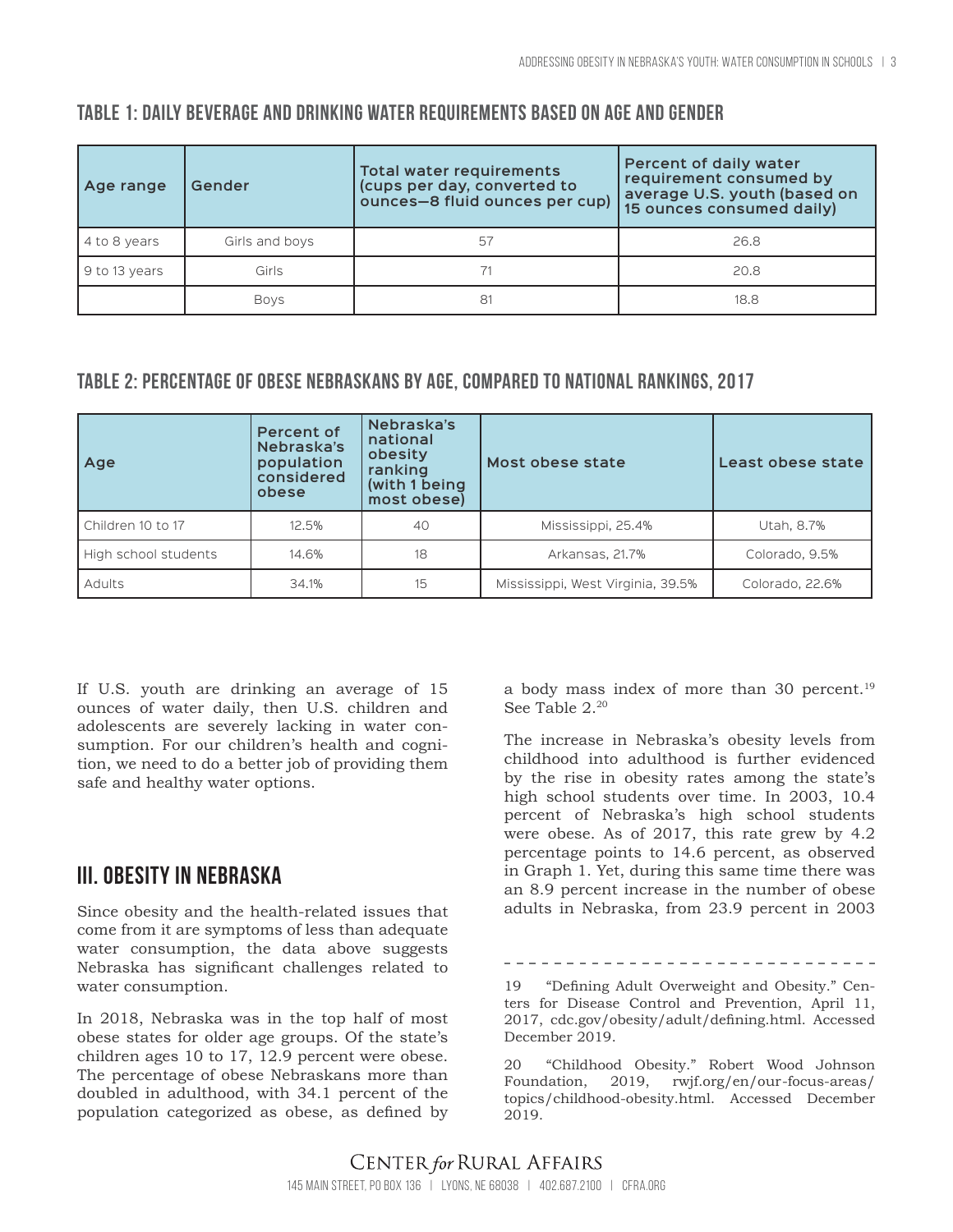

### **Graph 1: Percent of obese Adults and high school students in Nebraska, 2003 to 2017**

to 32.8 percent in  $2017$ .<sup>21,22</sup> This would suggest there is an opportunity to mitigate obesity rates during childhood and high school. See Graph 1.23

21 In Nebraska public schools, a total of 323,391 students were enrolled during the 2017-2018 school year; 94,561 were high school students (grades 9-12). Grades pre-kindergarten through 5th grade were subtracted for this report (younger than 10 years of age), leaving a total of 165,300 students ages 10 through 17 (assumed to be 12th grade).

22 "Nebraska Public Schools State Snapshot, 2017-2018." Nebraska Department of Education, nep.education.ne.gov//State/Index/00-0000-000? DataYears=20172018&type=state#demographics. Accessed December 2019.

23 "Building a Healthier Future." State of Childhood Obesity, Robert Wood Johnson Foundation, stateofobesity.org. Accessed December 2019.

Along with age, data also shows obesity among children increases as family income decreases. Obesity among children is highest in the lowest family income group. Using Supplemental Nutrition Assistance Program (SNAP) recipients as a proxy for the lowest income group, Nebraska faces a challenge in this respect, as well. Nearly 48 percent of SNAP households in Nebraska have children, the eighth highest rate in the nation. $24$ 

24 "Percentage of Participating SNAP Households with Children: 2017 Demographic Characteristics." U.S. Department of Agriculture, Food and Nutrition Service, 2017, snapvisualizations.net/SNAP-Statecharacteristics#. Accessed December 2019.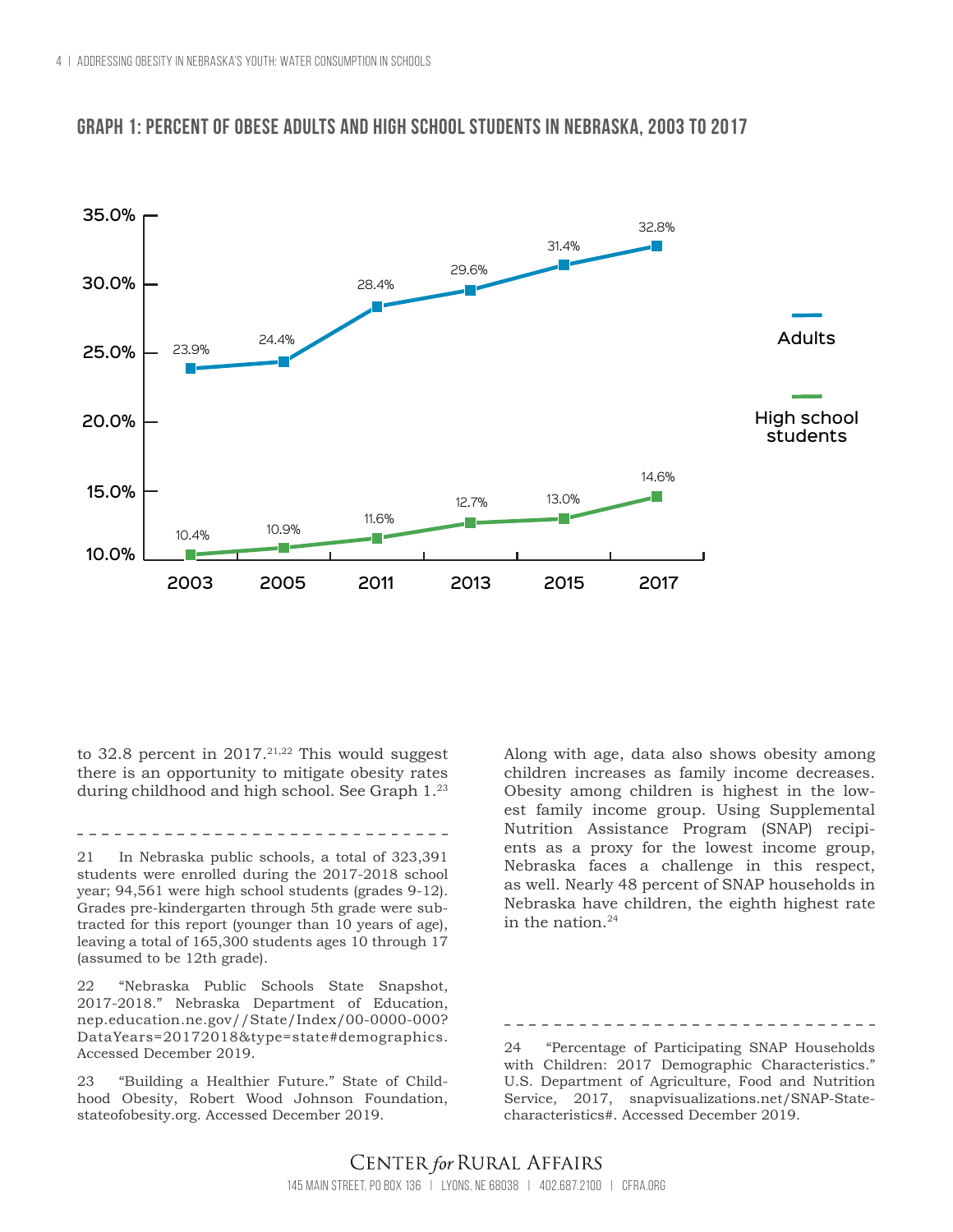#### **A. Future health benefits of a reduction in childhood obesity**

The number of obese children and adolescents in Nebraska is staggering. Employing the Nebraska obesity data outlined above and Nebraska school enrollment for the 2017-2018 academic year, there are 13,800 high school students classified as obese and more than 25,600 students age 10 to 17 classified as obese.<sup>25</sup> Research has shown most obese children and teenagers will remain obese into adulthood.26

These young Nebraskans classified as obese now face a lifetime of serious health conditions, such as cardiovascular, metabolic, and psychosocial illnesses.27 Researchers at the University of Oxford found obese children and adolescents have several risk factors for heart disease including raised blood pressure, cholesterol, and blood sugar levels, and a thickening of the heart muscle, compared with normal weight children who continue into adulthood. They warn that if these risk factors are allowed to progress into adulthood, obese children could already be at a 30 to 40 percent higher risk of future stroke and heart disease than their normal weight counterparts.28

25 "Nebraska Public Schools State Snapshot, 2017-2018." Nebraska Department of Education, nep.education.ne.gov//State/Index/00-0000-000? DataYears=20172018&type=state#demographics. Accessed December 2019.

-----------------------------

26 Ward, Z.J., et al. "Simulation of Growth Trajectories of Childhood Obesity into Adulthood." New England Journal of Medicine, 2017, 377(22):2145- 2153, doi: 10.1056/NEJMoa1703860.

27 Wu, Y., et al. "Future Research Needs for Childhood Obesity Prevention Programs: Future Research Needs Paper No. 31." Prepared by the John Hopkins University Evidence-based Practice Center, Rockville, Maryland: Agency for Healthcare Research and Quality, June 2013, Addendum August 2013. effectivehealthcare.ahrq.gov/reports/final.cfm. Accessed December 2019.

28 Friedemann, C., et al. "Cardiovascular Disease Risk in Healthy Children and its Association with Body Mass Index: Systematic Review and Meta-analysis." BMJ, Sept. 25, 2012, 345:e4759, doi: 10.1136/bmj. e4759.

These serious health conditions can be mitigated by reducing caloric intake, thus reducing the rates of obesity. Efforts to promote the consumption of water rather than sugary drinks must begin early, given the findings of childhood obesity continuing into adulthood, and should play a large role in this effort.

Replacing sugary drinks and caloric beverages with water has been shown to result in weight loss of 2 percent to 2.5 percent and a reduction of up to 235 calories per day from the average American diet.<sup>29,30</sup>

# **IV. Effects of water consumption on obesity**

Adequate consumption of water can contribute significantly to reduced caloric intake, resulting in weight loss and a reduction in the obesity rate.

A recent study in New York City elementary schools and middle schools found a connection between water availability in the schools (through water jets, which are electrically cooled, large, clear jugs that oxygenate, chill, and dispense water quickly) and decreased student weight.<sup>31</sup> The presence and use of water jets in the schools resulted in approximately a 1 percentage point reduction in the likelihood of being overweight for both girls and boys. The study concluded that

29 "School Water Access Facts." American Heart Association, 2019.

30 Wang, Y. Claire, et al. "Impact of Change in Sweetened Caloric Beverage Consumption on Energy Intake Among Children and Adolescents." Pediatric and Adolescent Medicine, April 2009, 163(4):336-43, doi: 10.1001/archpediatrics.2009.23.

31 Schwartz, A.E., et al. "Effect of a School-Based Water Intervention on Child Body Mass Index and Obesity." JAMA Pediatrics, 2016, 170(3):220-226.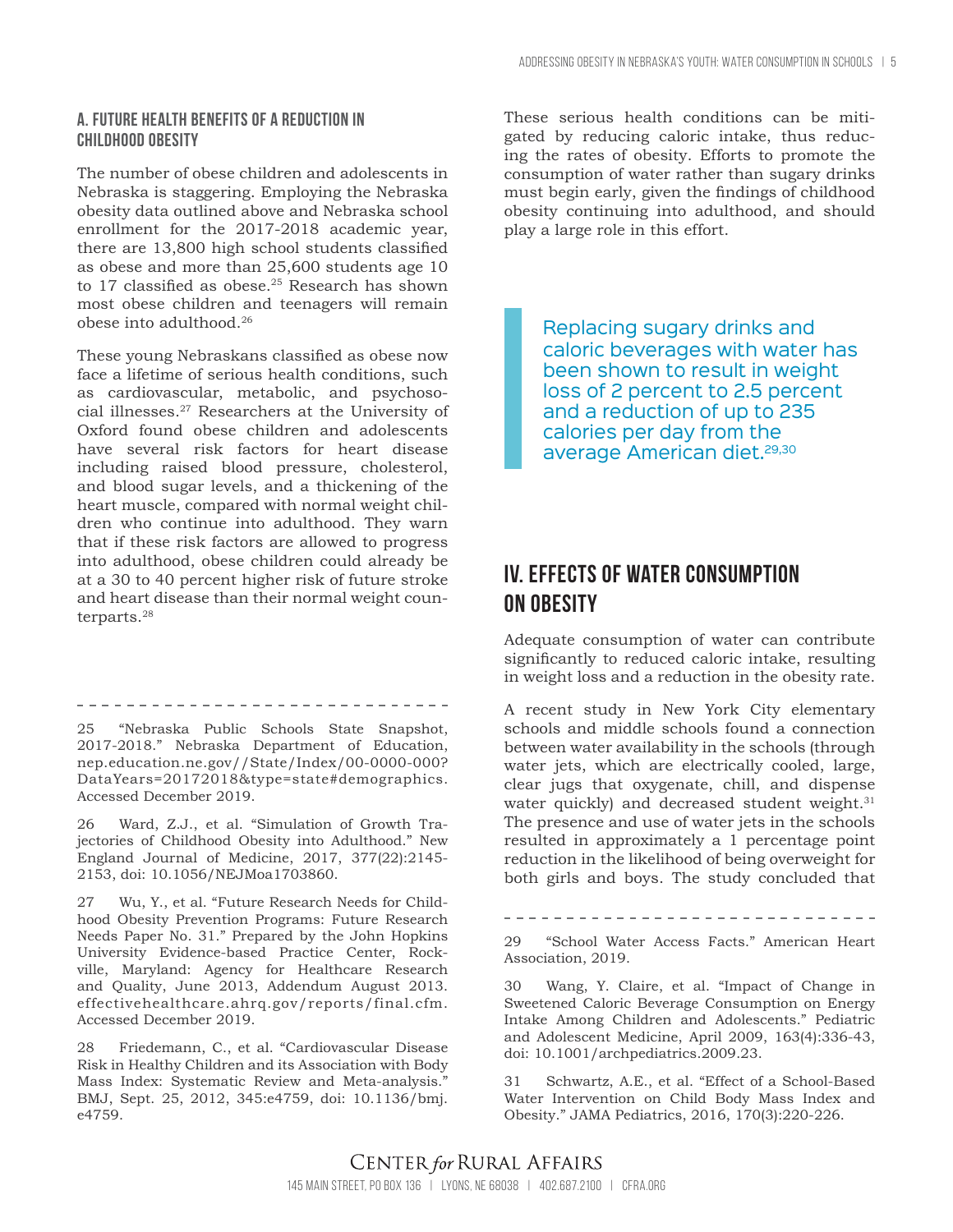"decreasing the amount of caloric beverages consumed and simultaneously increasing water consumption is important to promoting child health and decreasing the prevalence of childhood obesity. Moreover, schools are a natural setting for such interventions [...]."32

# **V. Ways to get youth to consume more water**

Schools are a natural setting for interventions to decrease obesity. Children and adolescents spend a great portion of their days in school for the majority of the calendar year. In Nebraska, state law dictates the minimum number of instructional hours each school district has to provide their students. Kindergartners have to undertake a minimum 400 hours of instructional time each school year (though many school districts are going to full-day, every day kindergarten); students in grades 1 through 8 are required to have a minimum 1,032 hours of instructional time each school year; and students in grades 9 through 12, a minimum 1,080 hours of instructional time each school year.<sup>33</sup> Many students, particularly older students, also spend many hours at school facilities participating in extracurricular activities. School, therefore, plays a major role in structuring the lives of children and adolescents and setting habits for those lives.

Schools have the potential to influence water consumption habits among their students due in part to the time spent in school facilities or at school activities.<sup>34</sup> However, schools and school districts, particularly those in rural Nebraska, face significant challenges in providing safe, low-cost, or free drinking water to students. Many school buildings are old and in need of refurbishing or replacement. Yet, an opportunity

32 Ibid.

33 Nebraska Revised Statutes, Section 79-101(7).

-------------------------------

34 Patel, A.I., and K.E. Hampton. "Encouraging Consumption of Water in School and Child Care Settings: Access, Challenges, and Strategies for Improvement." American Journal of Public Health, 101.8, 2011, 1370-1379.

to increase water access for Nebraska's students exists when new school facilities are built or existing facilities are expanded.<sup>35</sup>

Numerous rural Nebraska water systems are also facing issues related to excessive amounts of minerals and chemicals.36,37 These impurities can lead to discoloration, odors, and tastes in drinking water supplies, while also causing adverse health effects. This can result in the avoidance of the consumption of water or leave communities without potable water. As customers of local water systems, schools are also left to navigate the access to clean, reliable water sources for their students.

While Nebraska communities and schools, particularly rural communities and schools, are left to resolve their water issues and needs, the state of Nebraska and its residents are staring at an expensive bill related to obesity. Based on the \$19,000 lifetime charge per obese child, Nebraska is looking at a cost of approximately \$486,818,000 attribut-

35 "ASCE's 2017 Infrastructure Report Card." American Society of Civil Engineers, 2019, infrastructurereportcard.org/. Accessed December 2019.

36 See, for example: Glissmann, Bob. "Bottled or Filtered Water Recommended After High Manganese Levels Found in West Point Water," Omaha World-Herald, Aug. 30, 2019, omaha.com/livewellnebraska/health/bottled-or-filtered-water-recommendedafter-high-manganese-levels-found/article\_ 661c45e7-8f69-58e1-a4f4-327f1e5662ac.html. Accessed December 2019.

37 See, for example: Chisam, Elic. "Nebraska Health Department Issues Recommendation to Not Drink Water in West Point," News Channel Nebraska, Aug. 30, 2019, newschannelnebraska.com/story/ 40986634/nebraska-health-department-issuesrecommendation-to-not-drink-water-in-west-pointdue-to-high-levels-of-manganese.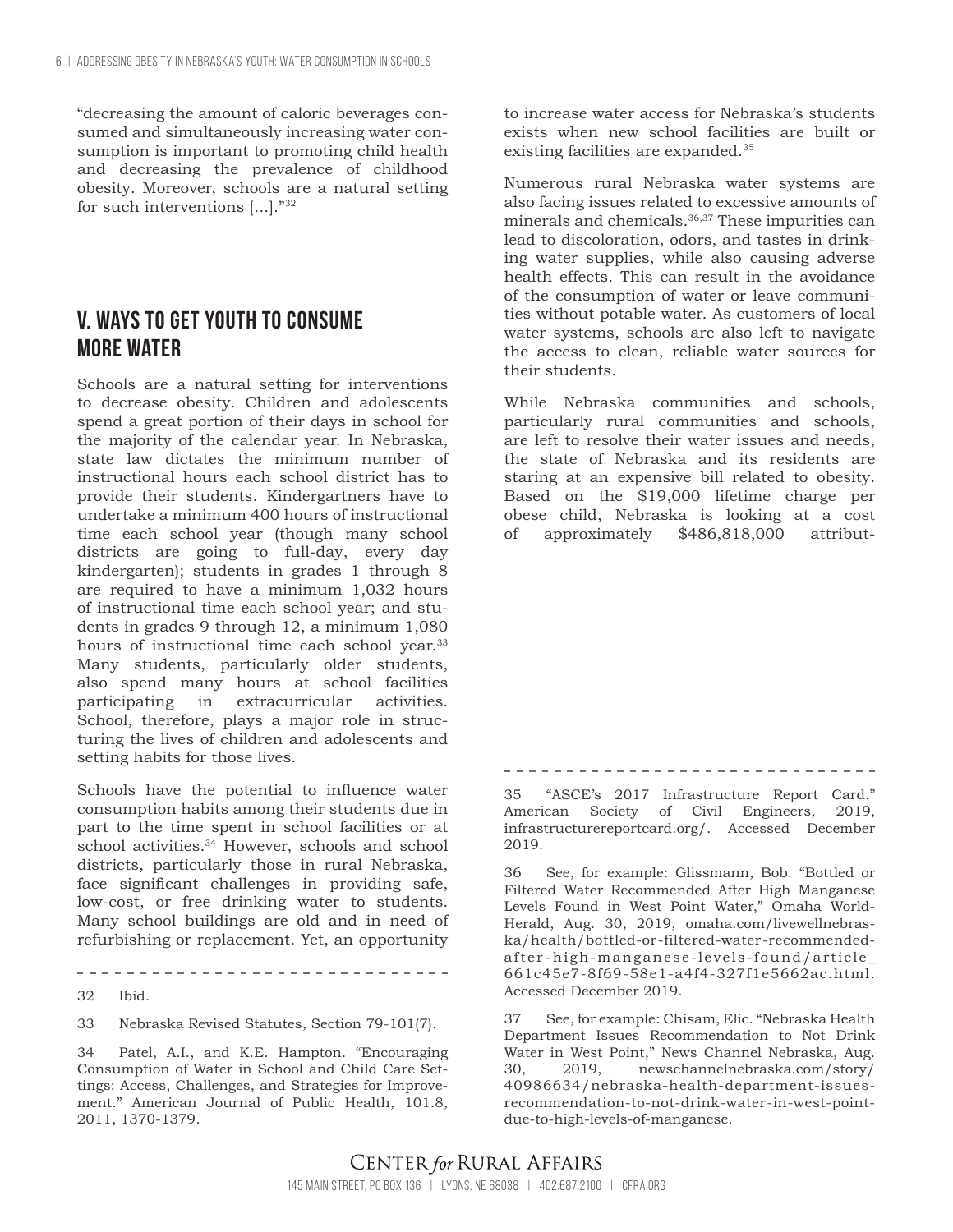able to its 2017 childhood obesity rate for future health care costs and diminished productivity.38,39,40 Without seriously addressing the obesity rate and accompanying costs, this figure is likely to increase and compound upon itself.

### **VI. policy options**

To meet the goal of enhanced water consumption by young people to appropriate levels to help reduce obesity, the following policy options are most appropriate.

#### **1. Enact statewide policy increasing access to drinking water in schools by requiring additional drinking fountains and/or water bottle filling stations in new or expanded school buildings.**

Making water available throughout a school building will increase water consumption and build healthy habits among students.<sup>41</sup> This is a proactive, cost-efficient method to increase access to water, enhance water consumption, and to address obesity. Only new school building construction or expansion of existing school buildings will be required to provide a mandatory number of water fountains.

38 "Over a Lifetime, Childhood Obesity Costs \$19,000 Per Child." Duke Global Health Institute, April 7, 2014, globalhealth.duke.edu/media/news/ over-lifetime-childhood-obesity-costs-19000-child. Accessed December 2019.

39 In Nebraska public schools, a total of 323,391 students were enrolled during the 2017-2018 school year; 94,561 were high school students (grades 9-12). Grades pre-kindergarten through 5th grade were subtracted for this report (younger than 10 years of age), leaving a total of 165,300 students ages 10 through 17 (assumed to be 12th grade).

40 "Nebraska Public Schools State Snapshot, 2017-2018." Nebraska Department of Education, nep.education.ne.gov//State/Index/00-0000-000? DataYears=20172018&type=state#demographics. Accessed December 2019.

41 "Drinking Water Access in Schools." Change Lab Solutions, National Policy & Legal Analysis Network, August 2010, changelabsolutions.org/sites/default/ files/WaterAccess\_FactSht\_20141106.pdf. Accessed December 2019.

Some states have undertaken similar policy responses. During the 2019 Kentucky General Assembly, lawmakers adopted and the governor signed into law Senate Bill (SB) 162, a bill that, among other things, requires the chief state school officer not to approve plans for new public school buildings or old buildings being altered unless the plans and specifications of the new construction or renovation include:42

- Minimum of two water bottle filling stations;
- Minimum of one drinking fountain or water bottle filling station on each floor and wing;
- Minimum of one drinking fountain or water bottle filling station for each 75 students.

Local school districts have adopted similar policies. The Little Rock School District in Arkansas, for example, has a policy similar to the Kentucky law for new public school buildings or major buildings renovations. The Little Rock policy requires a minimum of one drinking fountain for every 100 students in addition to the same requirements regarding water bottle filling stations and drinking fountains as in the Kentucky law.<sup>43</sup>

Enacting similar policy in Nebraska would address many of the challenges discussed herein. Moreover, while many schools are already taking steps to increase access to water when undertaking a new construction or expansion project, establishing a policy of minimum standards creates greater opportunity to improve student water consumption and contribute to lowering the state's obesity rates. This cost-effective response has the potential to resolve a host of health issues facing our children now and into the future.

42 Kentucky Legislature, Senate Bill 162, 2019, Regular Session, Section 6.

43 "Water Bottle Filling Station." Little Rock School District, Policy 5.29b, lrsd.org/cms/lib/AR02203631/ Centricity/Domain/575/5.29a-b%20Water%20Policy. pdf. Accessed December 2019.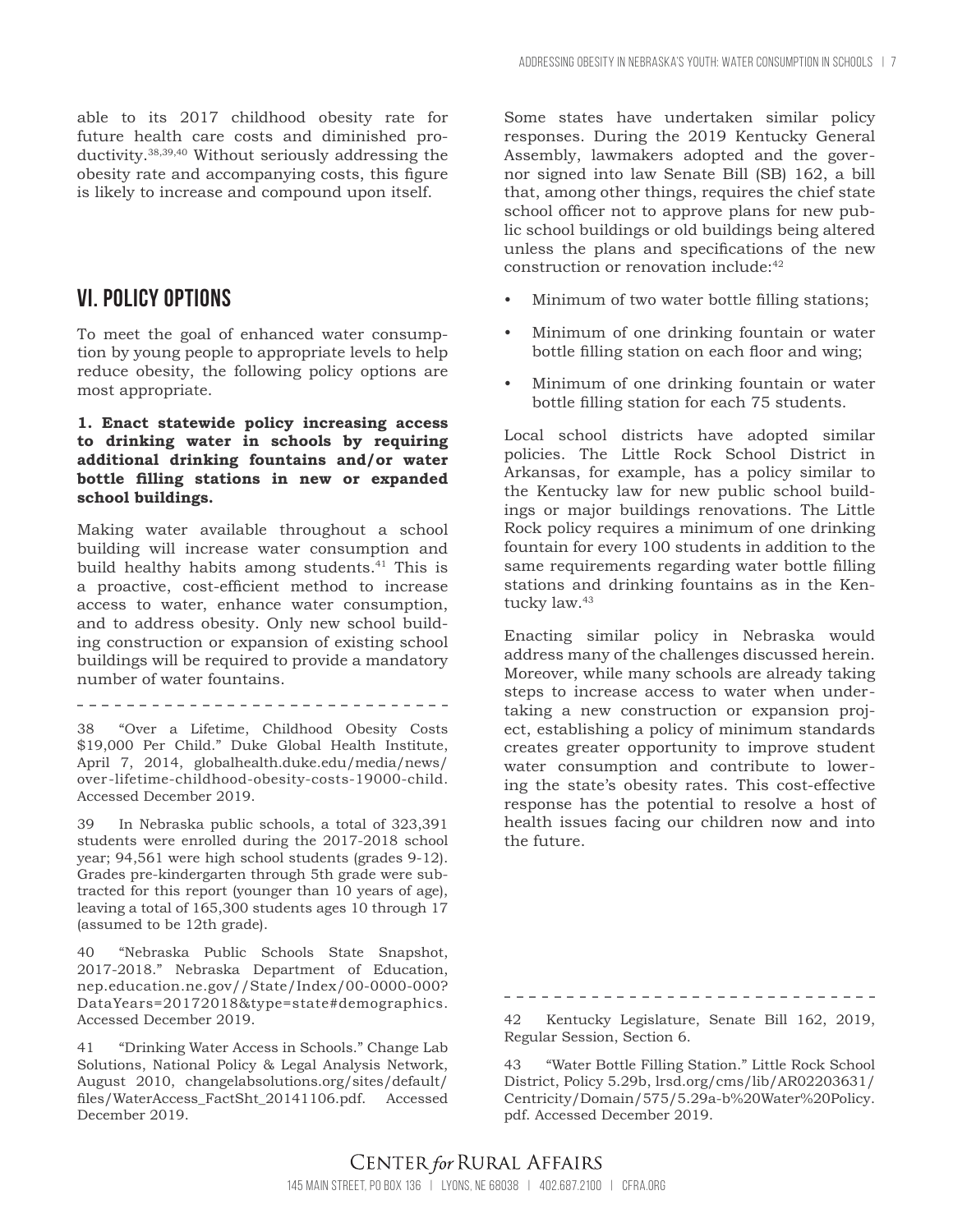#### **2. Enact statewide policy requiring safe drinking water be available at no cost to students throughout the school day and while activities are being held on school grounds outside of regular school hours.**

Some policy exists that requires schools to provide drinking water at times during the school day. The Healthy, Hunger-Free Kids Act, adopted by Congress in 2010, requires schools participating in the National School Lunch Program to provide drinking water to students at no charge during mealtimes in areas where meals are served.44 More than 91 percent of Nebraska schools participate in the National School Lunch Program, so are required by law to provide drinking water during meals.45,46

However, drinking water must be provided in schools at all times during the school day and during activity times held on school grounds outside of regular school hours if the battle against obesity is to have a full effect. $47$  While a start, requiring drinking water be provided only during the limited minutes of lunchtime is likely to have inadequate consequences in reducing obesity and the health effects related to obesity. One cup of water, which may be all that can be consumed during lunchtime, does not come close to meeting the minimum recommended intake of water for young people. Instead, students must rely upon water consumption at home and elsewhere where drinking water may not be available or provided, or where the habit of consuming drinking water may not be formed.

Providing drinking water throughout the school day, in addition to education and active promotion, may be effective methods to increase water intake, thus reducing obesity.<sup>48</sup>

The average volume of water consumed by students has been found to be greater in schools that provide and promote water.<sup>49</sup>

Because of the prevalence of obesity in Nebraska, these policy options need to exist and be implemented on a statewide basis. These policies can be achieved through legislation, regulation, or executive order, but not through voluntary approaches, as this is a statewide campaign against obesity and its costs. Policy intended to increase consumption of drinking water in schools should also be accompanied by a vigorous education program on the benefits of consuming water (as opposed to sugary drinks) for students and school staff.<sup>50</sup>

--------------------------------

-------------------------------44 Healthy, Hunger-Free Kids Act of 2010, Public Law No. 111-296, Section 204, 124 Stat. 3183, 2010.

45 1,047 Nebraska public schools and residential child care institutions participate in the National School Lunch Program, out of 1,145 total public schools in the state.

46 "Nebraska Public Schools State Snapshot, 2017-2018." Nebraska Department of Education, nep.education.ne.gov//State/Index/00-0000-000? DataYears=20172018&type=state#demographics. Accessed December 2019.

47 Hood, N.E., et al. "Availability of Drinking Water in U.S. Public School Cafeterias." Journal of the Academy of Nutrition and Dietetics, 2014, 114(9):1389- 1395.

48 Patel, A.I., et al. "Increasing the Availability and Consumption of Drinking Water in Middle Schools: a Pilot Study." Prevention of Chronic Disease, 2011, 8(3): A60.

49 Elbel, B., et al. "A Water Availability Intervention in New York City Public Schools: Influence on Youths' Water and Milk Behaviors." American Journal of Public Health, 2015, 105(2):365-72, doi: 10.2105/ AJPH.2014.302221.

50 "Increasing Access to Safe Drinking Water in Schools and Communities, Policy Statement." American Heart Association, June 2015, heart. org/-/media/files/about-us/policy-research/policypositions/healthy-schools-and-childhood-obesity/ increasing-access-to-safe-drinking-waterucm\_475974.pdf?la=en&hash=020C152B5B78 EA29F1D4FF526AFEB0D21DE27FC4. Accessed December 2019.